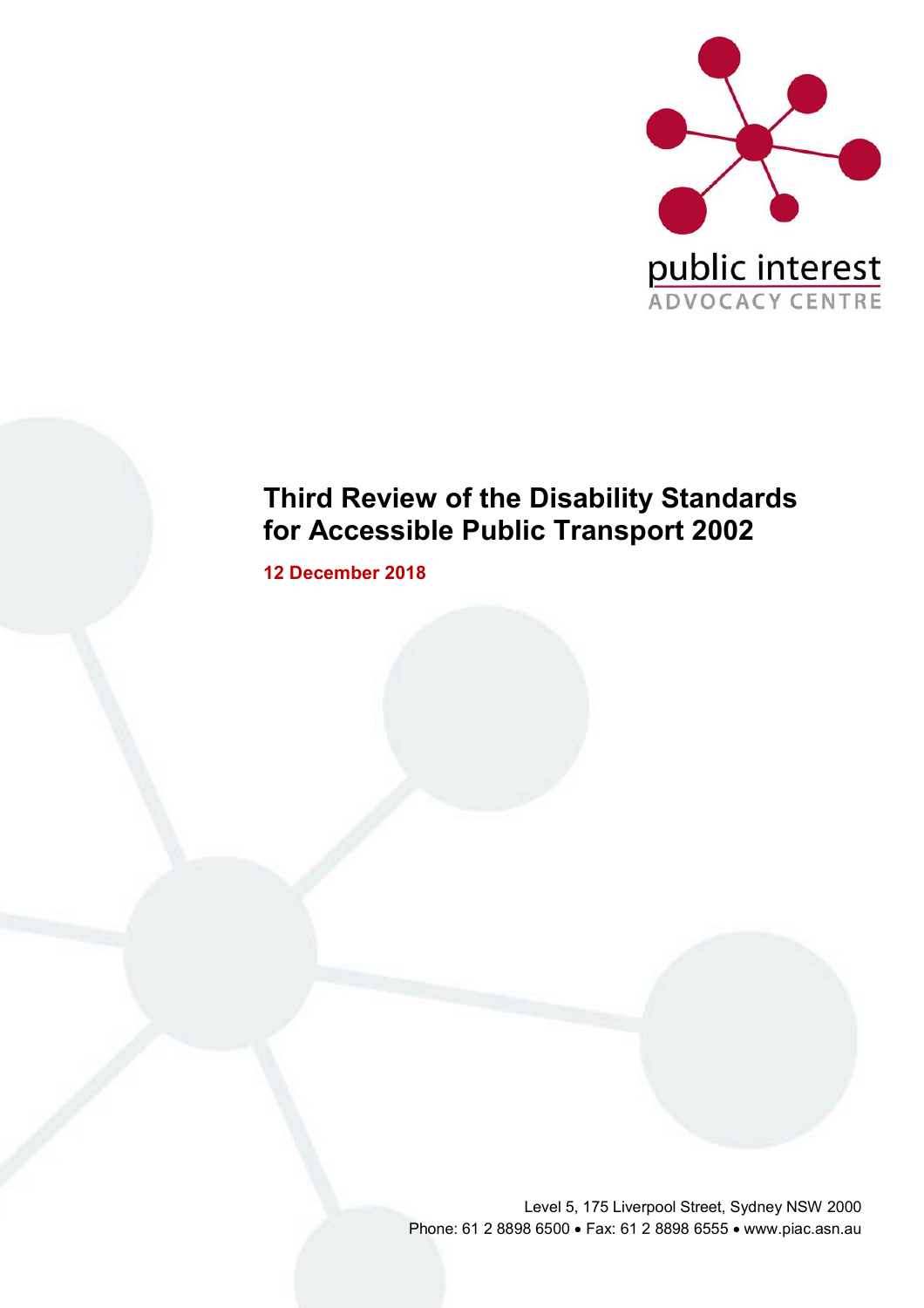# **About the Public Interest Advocacy Centre**

The Public Interest Advocacy Centre (PIAC) is an independent, non-profit legal centre based in Sydney.

Established in 1982, PIAC tackles barriers to justice and fairness experienced by people who are vulnerable or facing disadvantage. We ensure basic rights are enjoyed across the community through legal assistance and strategic litigation, public policy development, communication and training.

Our work addresses issues such as:

- Reducing homelessness, through the Homeless Persons' Legal Service
- Access for people with disability to basic services like public transport, financial services, media and digital technologies
- Justice for Aboriginal and Torres Strait Islander people, through our Indigenous Justice Project and Indigenous Child Protection Project
- Access to affordable energy and water (the Energy and Water Consumers Advocacy Program)
- Fair use of police powers
- Rights of people in detention, including equal access to health care for asylum seekers (the Asylum Seeker Health Rights Project)
- Transitional justice
- Government accountability.

# **Contact**

Alastair Lawrie Public Interest Advocacy Centre Level 5, 175 Liverpool St Sydney NSW 2000

T: 02 8898 6515 E: [alawrie@piac.asn.au](mailto:alawrie@piac.asn.au)

Website: [www.piac.asn.au](http://www.piac.asn.au/)



Public Interest Advocacy Centre



@PIACnews

The Public Interest Advocacy Centre office is located on the land of the Gadigal of the Eora Nation.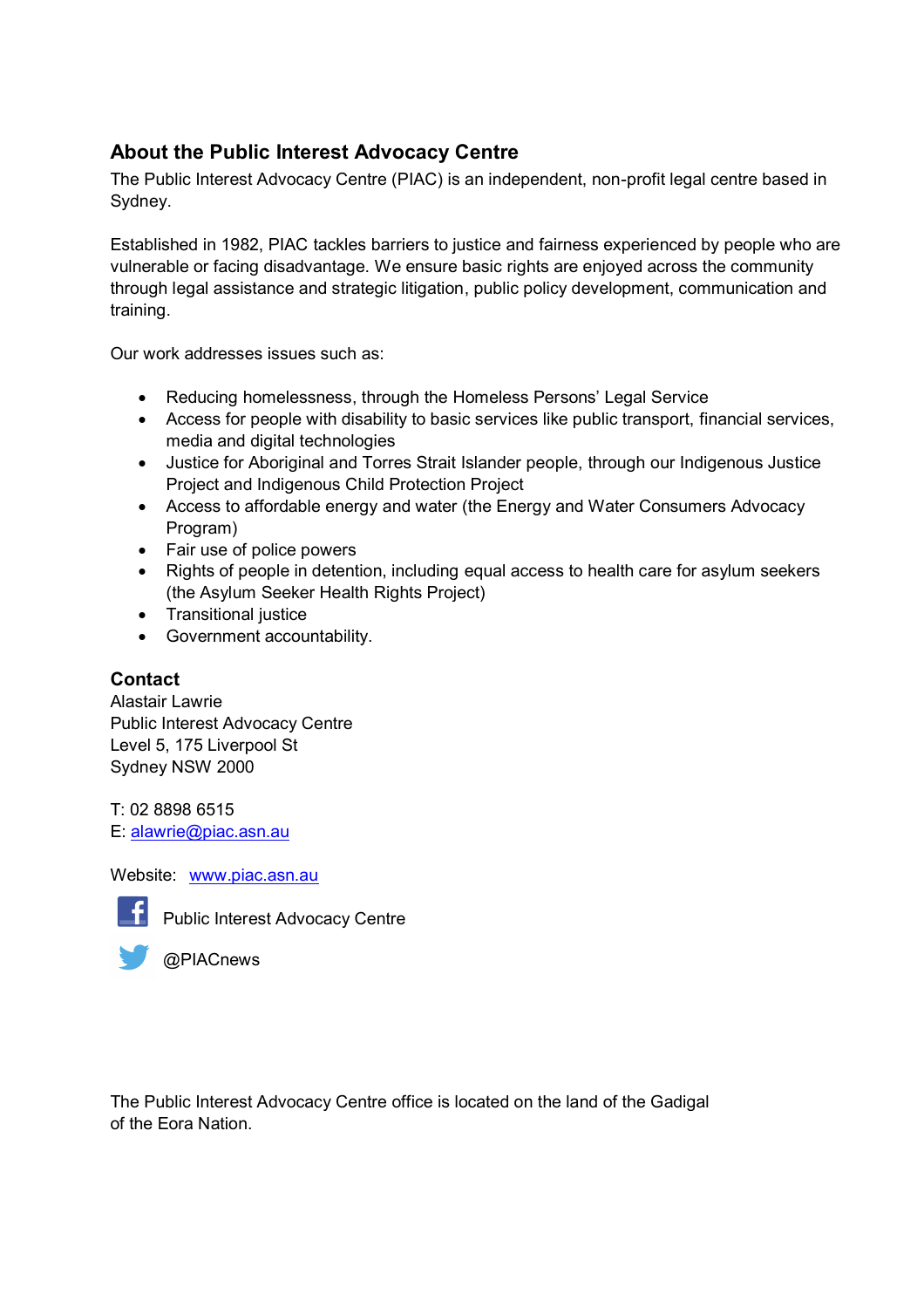# **Recommendations**

### *Recommendation 1 – Publication of provider data on compliance*

*The Transport Standards should be amended to require public transport operators and providers to make data publicly available that sets out the extent to which they comply with the Transport Standards. Such data should be provided in accessible formats, and should be accompanied by plain English explanations prepared by the transport operator or provider.*

### *Recommendation 2 – Publication of Action Plans*

*Transport operators and providers should be required to prepare and publish Action Plans that indicate the steps they will take to ensure they will meet the targets as set out in the Transport Standards.*

### *Recommendation 3 – Funding for the Australian Human Rights Commission to provide independent oversight*

*Additional funding should be provided to the Disability Discrimination Commissioner, within the Australian Human Rights Commission, to provide independent oversight of reported compliance and Action Plans of transport operators and providers. This funding should allow for targeted and systemic reviews of this compliance.*

### *Recommendation 4 – Comprehensive Reporting of National Compliance with the Disability Transport Standards*

*The Federal Government and/or COAG should establish a process for the collection of current data and evidence on the extent to which people with disabilities are able to access public transport on an equal basis.*

*Data collected should include organisational data, data from complaints and submissions, research, consultation with staff, customers and the Australian Human Rights Commission. The data collected should be compiled into a report that is made publicly available, on either an annual basis, or at a minimum every two years.*

#### *Recommendation 5 – A breach of the Transport Standards should be unlawful*

*A provision should be added to the Transport Standards to confirm that a breach of the Transport Standards is unlawful. This should include confirmation that a person may lodge a stand-alone complaint alleging breach of the Transport Standards in the Australian Human Rights Commission.*

#### *Recommendation 6 – Standing*

*The* Australian Human Rights Commission Act 1986 *(Cth) should be amended to include a provision allowing organisations to bring a complaint in relation to the Standards on behalf of a person to both the Commission and the federal courts. The Act should provide the courts with residual power to refuse to allow standing for an organisation on public interest grounds.*

*The* Australian Human Rights Commission Act 1986 (Cth) *should provide open standing to allow anyone to bring a complaint to enforce a breach of the Standards.*

*Alternatively, organisations should have standing to bring discrimination complaints in relation to breach of the Standards to the Australian Human Rights Commission and to the*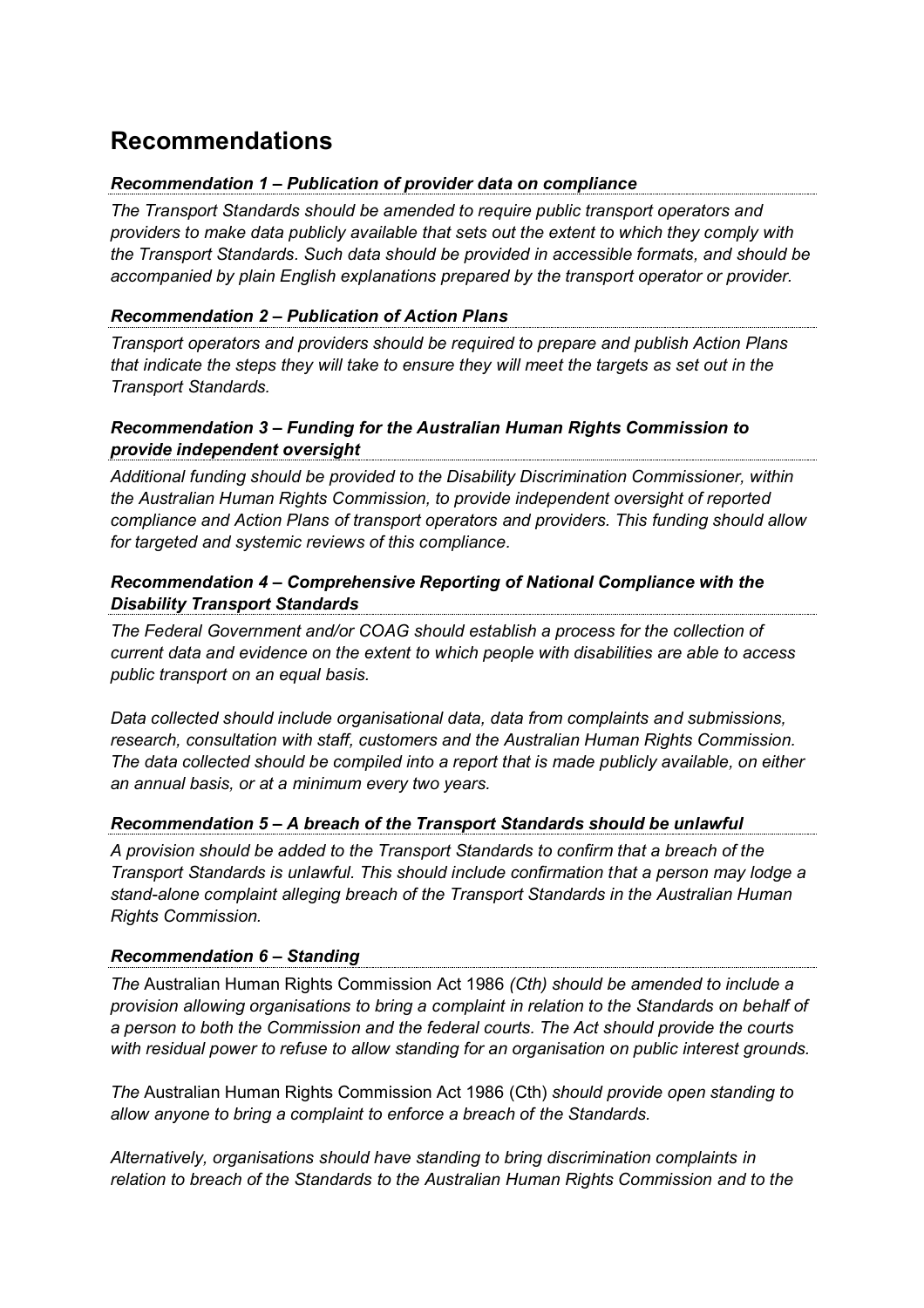*federal courts in their own right. In order to satisfy this standing test, an organisation or group would need to show either:*

- *that a significant portion of the membership of the organisation or group is affected by the conduct in question; or*
- *the alleged discriminatory conduct relates to the objects or purposes of the organisation or group.*

#### *Recommendation 7 – Litigation costs*

*A costs provision should be inserted into the Transport Standards in relation to applications that are made to the Federal Courts. This provision should reflect the wording of clause 133 of the Exposure Draft Human Rights and Anti Discrimination Bill 2012. A costs provision inserted into the Transport Standards should also enable courts to make an order as to costs where the complaint is successful and the matter is classed by the court as a public interest matter.* 

### *Recommendation 8 – Include Uber and ride-sharing services in the Disability Transport Standards*

*The Disability Transport Standards should be amended to make it clear that Uber and other ride-sharing services are classified as 'taxis' for the purposes of the Standards.*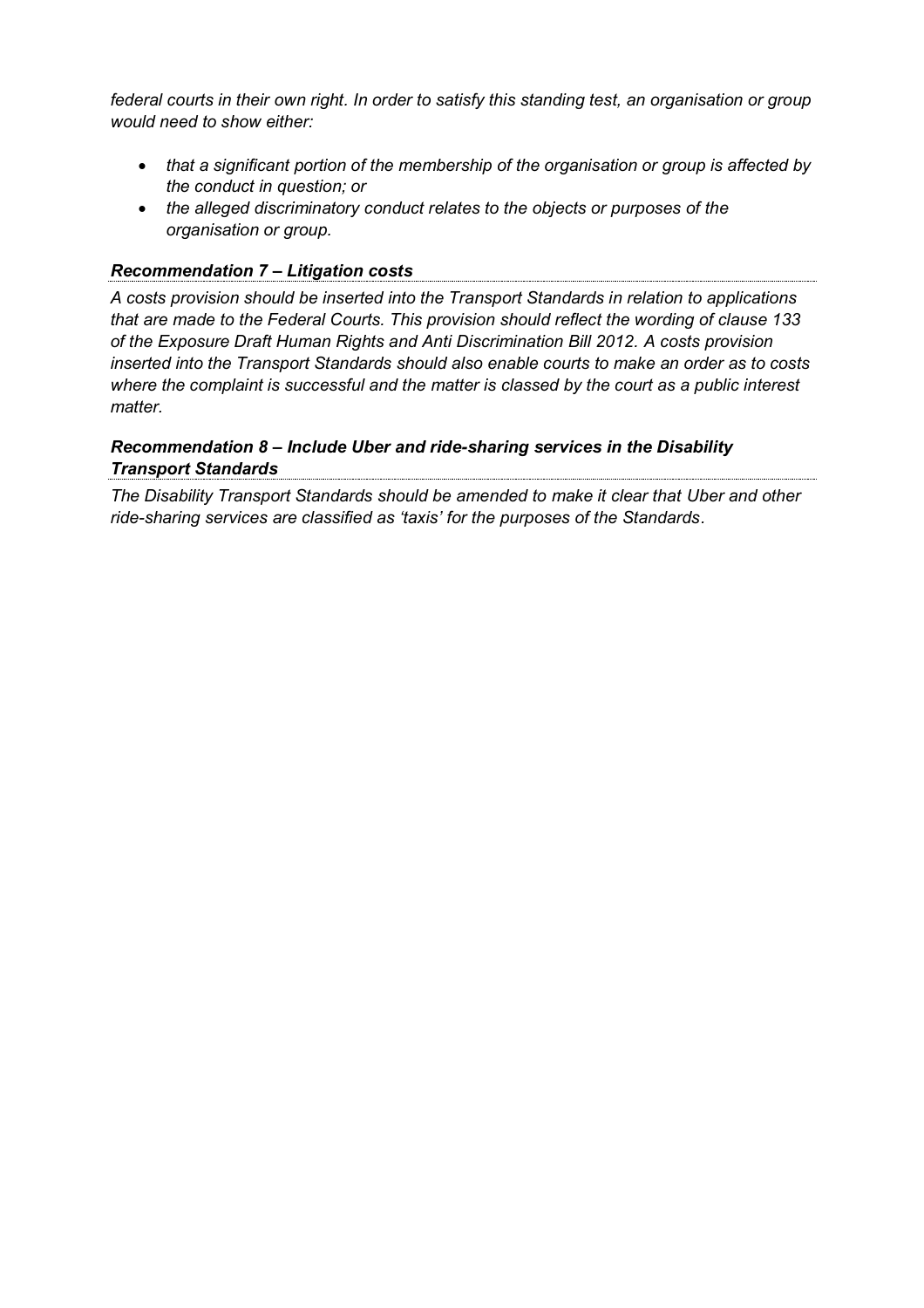# **1. Introduction**

PIAC welcomes the opportunity to provide a submission as part of this review process.

We have a long history of involvement in the area of access to public transport for people with disability, including running litigation on behalf of people with disability, <sup>1</sup> as well as contributing to previous public consultations on these issues.

This includes our submission to the last review of the Disability Transport Standards in 2013, see **Attachment A**. 2

Unfortunately, the vast majority of the problems identified in that submission, and the recommendations made, remain relevant five years later. This is partly because of a lack of progress with the implementation of the Disability Transport Standards themselves, as well as ongoing short-comings of the individual complaints-based compliance framework for disability discrimination generally.

It is a matter of serious concern that so little progress has been made to implement the Disability Transport Standards given the importance of accessible transport in ensuring the rights of people with disability to participate fully and fairly in society.

In this submission, we reiterate key points from our previous submission, as well as outlining three specific case studies where we believe action is urgently required to improve access for people with disability to transport – and therefore to support their full participation in economic, social and cultural life.

# **2. Transparency**

The Disability Transport Standards have been developed to implement the framework outlined in Article 33 of the Convention on the Rights of Persons with Disabilities (CRPD).

As we articulated in our submission to the 2012 Review:<sup>3</sup>

Article 33 of the CRPD, on national implementation and monitoring, creates a positive obligation on national governments to design an effective framework by which they are required to meaningfully implement the Convention into domestic legislation and civil society. Specifically it requires the Australian Government to:

- Develop a ramework to promote and monitor implementation;
- Designate one or more focal points within government to manage implementation; and
- Consider establishing a coordination mechanism to facilitate action in different sectors.

 <sup>1</sup> See, for example *Innes v Rail Corporation NSW* [2013] FMC 36; *Haraksin v Murrays Australia Ltd (No 2)* [2013] FCA 217.

<sup>2</sup> PIAC, *Get on Board! 2012 Review of the Disability Standards for Accessible Public Transport*, 31 May 2013, <https://www.piac.asn.au/2013/06/19/get-on-board/>

 $3$  Ibid, p11.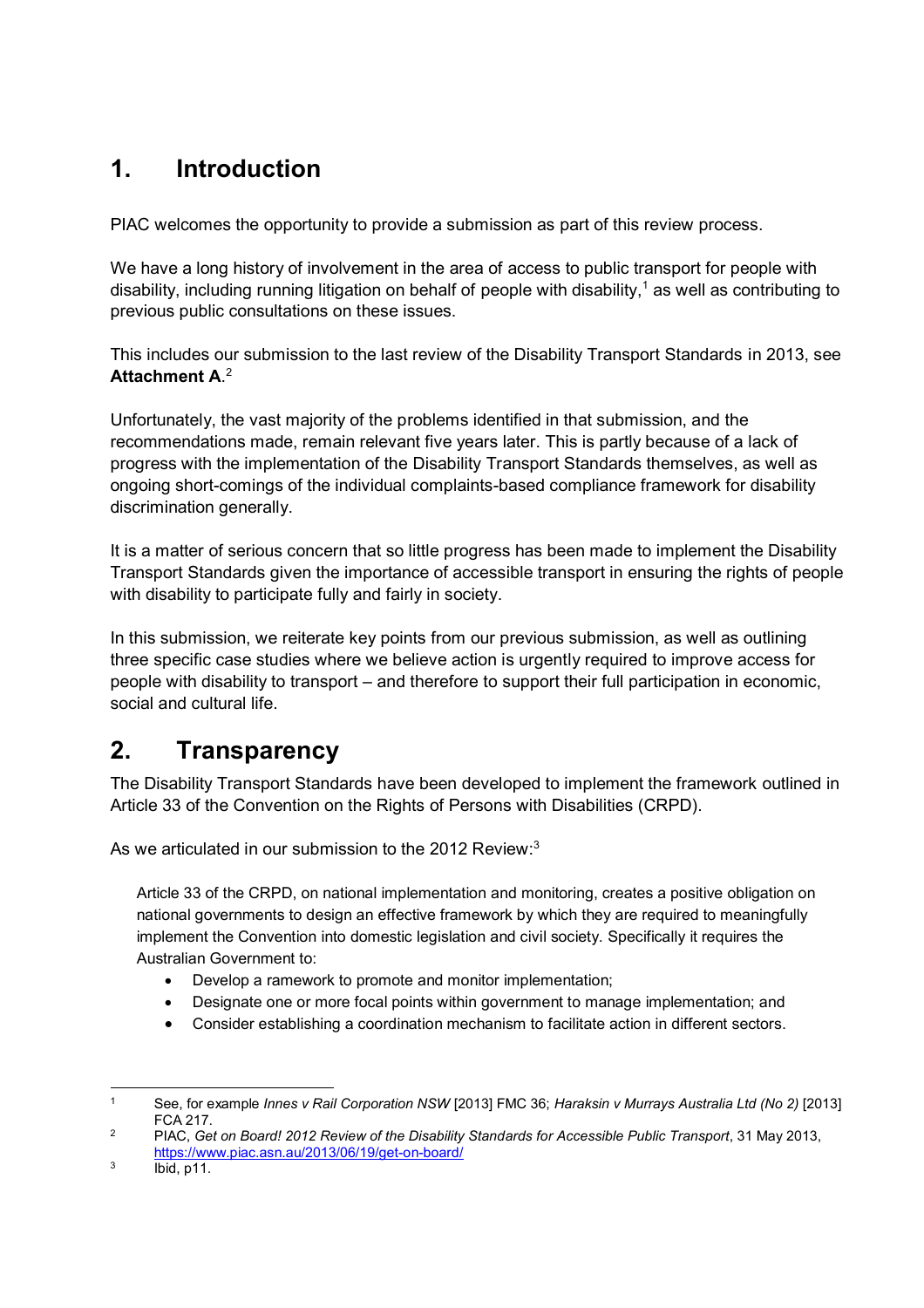Unfortunately, more than five years later, and 16 years since they were first implemented, there remain serious shortcomings in the reporting and monitoring framework for the Disability Transport Standards. This applies in at least three key areas: self-reporting by transport providers; independent monitoring; and publication of systemic outcomes.

# **2.1 Self-reporting by transport providers**

In our 2012 submission, we observed:

There is currently no national reporting framework for transport operators and providers. Operators and providers should be required to make data regarding the extent to which they comply with the Transport Standards publicly available.<sup>4</sup>

A national reporting framework would assist people with disability by providing clear information on what services are (or should be) accessible, helping them with day-to-day travel and use of public transport services.

This reporting should go beyond simple compliance to also require the development and publication of Action Plans that indicate how transport providers intend to meet the targets as set out in the Transport Standards.

In the medium-term, this level of transparency will assist with the implementation of the goals of the Transport Standards, and the independence of people with disability in Australia.

## *Recommendation 1 – Publication of provider data on compliance*

*The Transport Standards should be amended to require public transport operators and providers*  to make data publicly available that sets out the extent to which they comply with the Transport *Standards. Such data should be provided in accessible formats, and should be accompanied by plain English explanations prepared by the transport operator or provider.*

### *Recommendation 2 – Publication of Action Plans*

*Transport operators and providers should be required to prepare and publish Action Plans that indicate the steps they will take to ensure they will meet the targets as set out in the Transport Standards.*

# **2.2 Independent monitoring by the Australian Human Rights Commission**

While self-publication of compliance with the Transport Standards, and associated Action Plans, by transport operators and providers would add to the transparency of disability transport accessibility in Australia, this transparency is inherently limited because it relies on self-reporting.

Therefore, PIAC supports funding an external body to provide independent oversight and monitoring of the information provided by transport operators and providers. This would not necessarily involve comprehensive auditing, but would include targeted and systemic reviews of

 <sup>4</sup> Ibid, p17.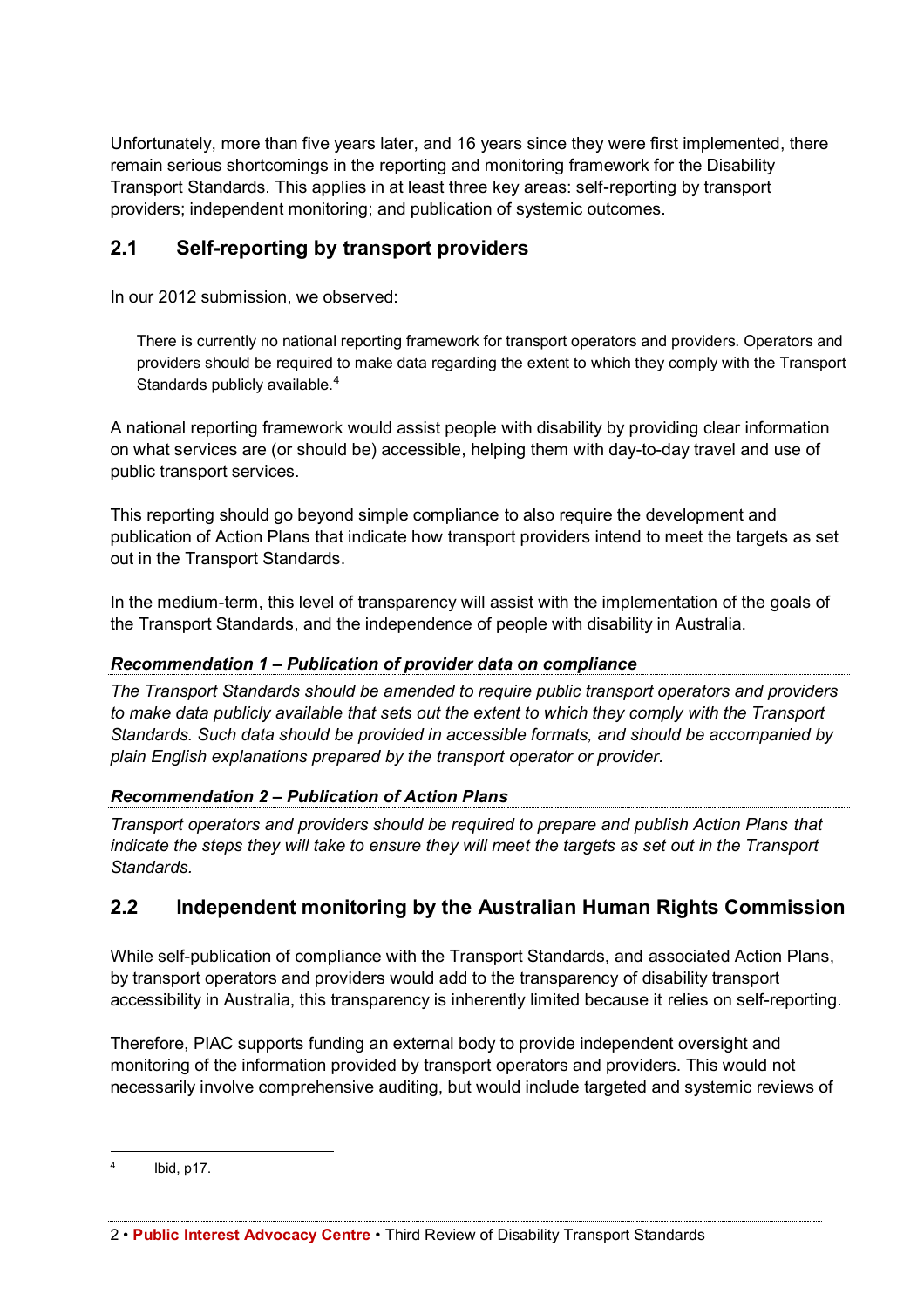different aspects of reported compliance with the Transport Standards, to assist people with disability to have confidence that such reporting is accurate.

Given the existing functions of the Disability Discrimination Commissioner, and the expertise of the Australian Human Rights Commission more broadly, this funding could be allocated to the Commission.

### *Recommendation 3 – Funding for the Australian Human Rights Commission to provide independent oversight*

*Additional funding should be provided to the Disability Discrimination Commissioner, within the Australian Human Rights Commission, to provide independent oversight of reported compliance and Action Plans of transport operators and providers. This funding should allow for targeted and systemic reviews of this compliance.*

# **2.3 Comprehensive publication of data on accessibility of public transport**

In addition to self-reported data by individual transport operators and providers, and independent monitoring by the Australian Human Rights Commission, PIAC emphasises the need for publication of comprehensive data on compliance with the Standards.

In our 2013 submission we noted:

There is a need for collection of baseline data and evidence on the extent towhich people with disabilities are able to accesspublic transport on an equal basis. This includes organisational data, data from complaints and submissions, research, consultation with staff and consultation with customers…

Intrinsic to developing a reliable body of data on the extent to which there has been compliance with the Transport Standards is incorporation of data on compliance that is based on the experiences of people with disabilities. Collection of such data is essential given that the Transport Stanards should be classed as beneficial legislation, and the legislative framework is therefore primarily targeted at protecting the rights of passengers with disabilities. Consultation with people with disabilities should be integrated into the design of any data collection process.<sup>5</sup>

The scale of this task means that it would need to be coordinated by either the Commonwealth Department of Infrastructure, Regional Development and Cities, or through a dedicated, representative Council of Australian Governments body.

While in our 2013 submission we called for this to be provided one year prior to each five-year review under the Transport Standards, we do not see any reason why such reporting could not be provided annually (or at a minimum, every two years). Given the lack of progress in implementing the Disability Transport Standards, more regular reporting would seem appropriate.

 <sup>5</sup> Ibid,, pp15-16.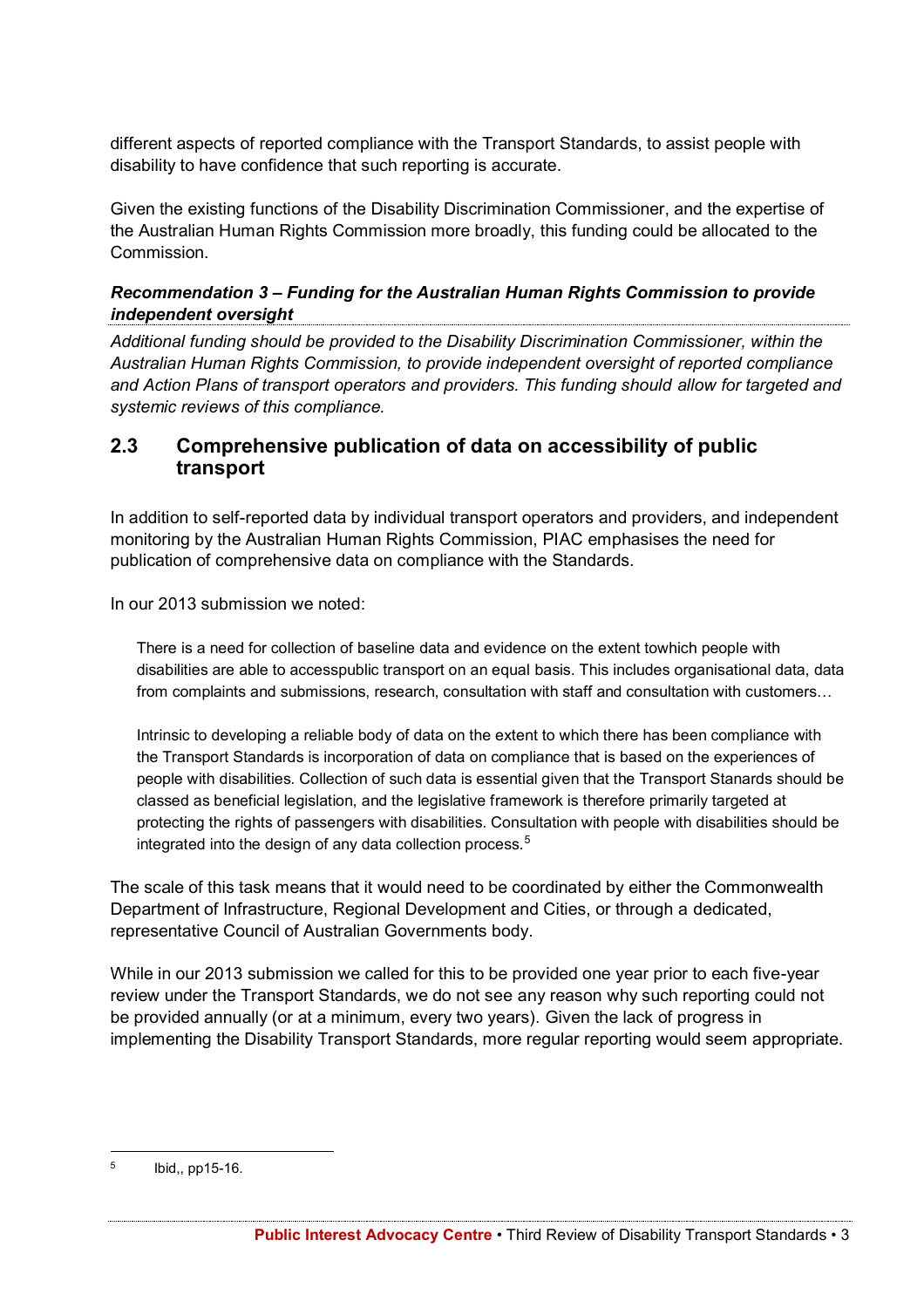## *Recommendation 4 – Comprehensive Reporting of National Compliance with the Disability Transport Standards*

*The Federal Government and/or COAG should establish a process for the collection of current data and evidence on the extent to which people with disabilities are able to access public transport on an equal basis.*

*Data collected should include organisational data, data from complaints and submissions, research, consultation with staff, customers and the Australian Human Rights Commission. The data collected should be compiled into a report that is made publicly available, on either an annual basis, or at a minimum every two years.*

# **3. Accountability and enforcement**

In addition to short-comings in relation to transparency, PIAC also believes there are significant problems regarding the Transport Standards in terms of accountability, and specifically enforcement.

This includes a lack of clarity around whether a breach of the Standards is unlawful, the limitations of individual complaints, and the deterent effect of costs orders.

# **3.1 A breach of the Transport Standards should be unlawful**

This is one area where the policy situation does not appear to have changed since the last Review. In this context, our analysis of this issue remains relevant:

PIAC considers that the Transport Standards should be amended to clearly state that a breach of the Transport Standards is unlawful.

In our view it is clear that the legislature intended that a breach of the Transport Standards would be unlawful. Section 32 of the DDA states that a breach of any disability standards developed under the DDA is unlawful. The Explanatory Memorandum to the DDA confirms that a breach of a disability standard is unlawful. It provides for a person to lodge a complaint to the Australian Human Rights Commission under Section 69 of the DDA where a disability standard is breached.6 There is no requirement for a complaint regarding a breach of the Transport Standards to be accompanied by a complaint alleging a breach of the DDA. In essence, a breach of the Transport Standards results in a breach of the DDA.

This view is supported by the AHRC publication 'Federal Discrimination Law':

It is unlawful for a person to contravene a disability standard. The exemption provisions (Part II Division 5) generally do not apply in relation to a disability standard. However, if a person acts in accordance with a disability standard the unlawful discrimination provisions in Part II do not apply to the person's act.<sup>7</sup>

 <sup>6</sup> Explanatory Memorandum, *Disability Discrimination Act 1992* (Cth).

<sup>7</sup> Australian Human Rights Commission, *Federal Discrimination Law* (2011), Chapter 5, page 64.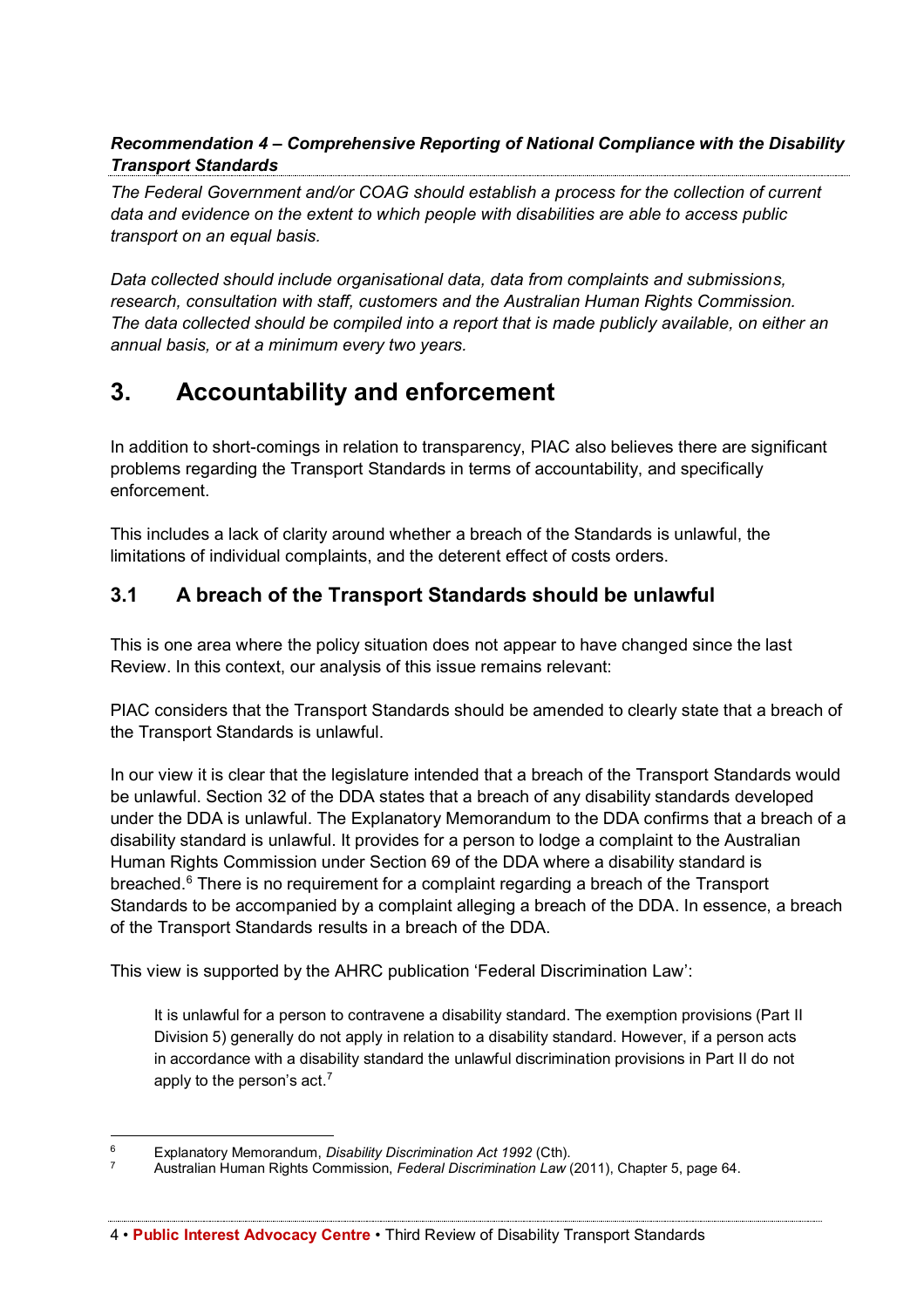However, the terms of the Transport Standards themselves do not confirm that a breach of the Transport Standards is unlawful. This has created some confusion about whether a breach of the Transport Standards is unlawful in the absence of a breach, or at least a complaint alleging a breach, of the DDA. For example, in *Haraksin v Murrays Australia* [2013] FCA 217, Nicholas J stated that:

Non-compliance with the Standards does not of itself provide a sufficient basis for a person to lodge a complaint under s46P or to commence a proceeding under s46PO(1). This is because non-compliance with the Standards does not of itself constitute unlawful discrimination.<sup>8</sup>

While PIAC respectfully disagrees with this view, for the reasons set out above, it highlights the need for clarity.

The decision in *Haraksin* may result in complainants being required to lodge complaints claiming a breach of both the DDA and the Transport Standards. This will create some practical difficulties for claimants who would otherwise lodge a complaint alleging a breach of the Transport Standards only. This is because the DDA contains legal requirements that do not exist in the Transport Standards. For example, the DDA requires complainants to make an allegation of indirect or direct discrimination, to show that they were treated less favourably because of their disability and grapple with concepts such as reasonable adjustments. By contrast, a complaint alleging a breach of the Transport Standards merely needs to show that the Transport Standards were not complied with. The requirement for complainants to deal with the DDA in addition to the Transport Standards when lodging a complaint to the AHRC would create an added hurdle for complainants who already bear a heavy burden when it comes to taking steps towards enforcing compliance with the Transport Standards.

PIAC recommends that a provision be added to the Transport Standards to confirm that a breach of the Transport Standards is unlawful. PIAC recommends that this provision confirm that a person may lodge a stand-alone complaint alleging a breach of the Transport Standards in the AHRC.<sup>9</sup>

# *Recommendation 5 – A breach of the Transport Standards should be unlawful*

*A provision should be added to the Transport Standards to confirm that a breach of the Transport Standards is unlawful. This should include confirmation that a person may lodge a stand-alone complaint alleging breach of the Transport Standards in the Australian Human Rights Commission.*

# **3.2 Limitations of an individual complaints-driven process**

Another issue raised in our 2013 submission is the reliance on individual complaints for enforcement of the Transport Standards. While this is a problem with the individual complaintbased system for all discrimination matters, it is particularly relevant to breaches of Standards which are, necessarily, systemic issues that have impact on the rights of people beyond the individual.

<sup>8</sup> Haraksin v Murrays Australia [2013] FCA 217, 86.<br>9 BLAC, Get on Board 2012 Boylow of the Disphility

<sup>9</sup> PIAC, *Get on Board! 2012 Review of the Disability Standards for Accessible Public Transport*, 31 May 2013, <https://www.piac.asn.au/2013/06/19/get-on-board/> p19-20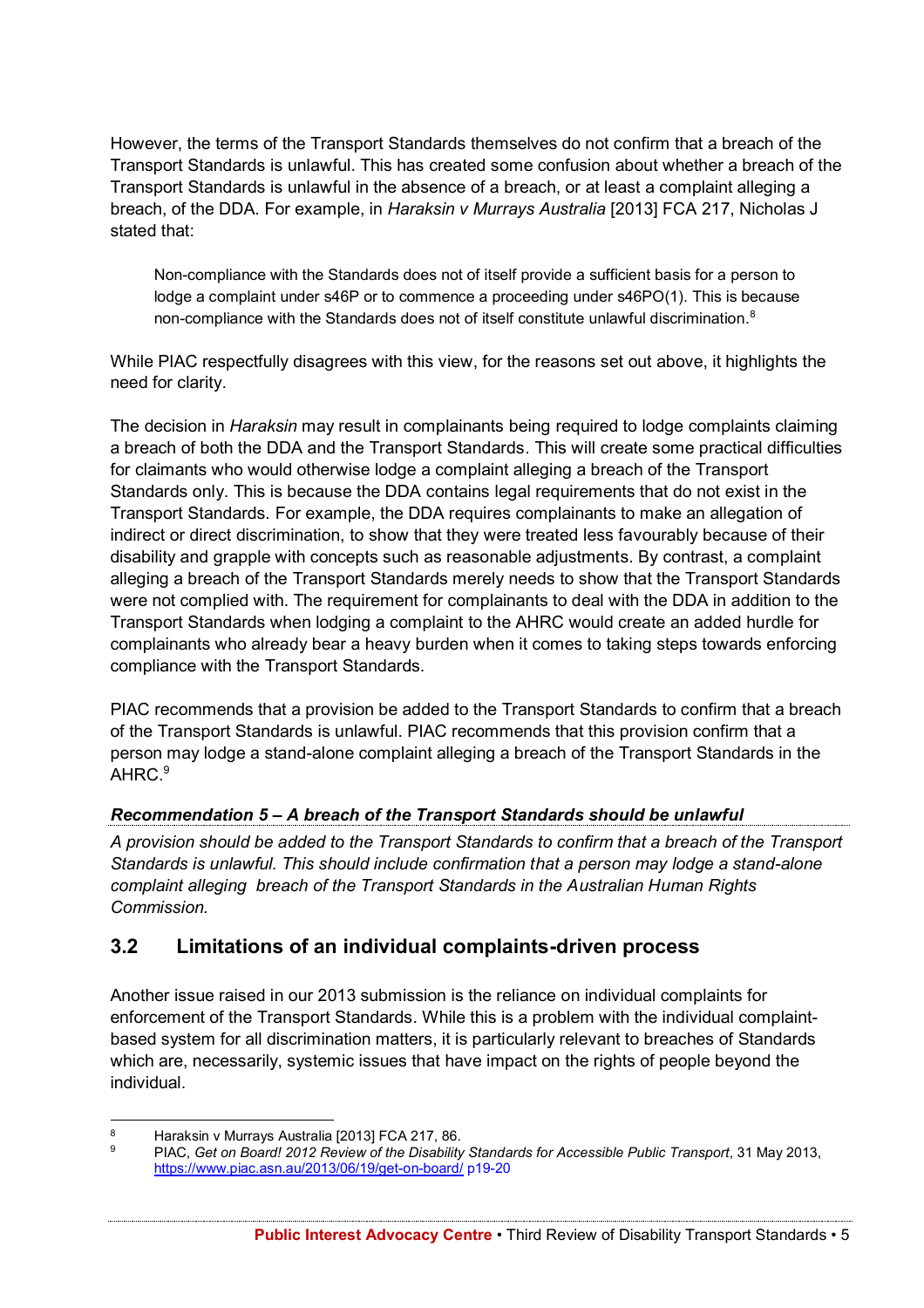We noted:

A fundamental problem with the Transport Standards is the lack of enforcement mechanisms other than through individual complaints. The current individual complaints-based process is not appropriate for adequately and equitably addressing the implementation of Standards. There are a number of limitations on the use of the legal process by individuals to enforce compliance with the Transport Standards.

PIAC's experience in assisting people with disability suggests that individual complaints should not act as a monitoring process to regularly ensure compliance with the Transport Standards, and indeed such an ad hoc process could not possibly achieve effective monitoring in any event. If, however, legal action remains the only mechanism to enforce compliance with the Transport Standards, PIAC submits that amendments should be made to the existing complaints system, and in particular the process for bringing a complaint through the federal courts.

Taking legal action to enforce the Transport Standards involves significant commitment and risk by individual litigants, often for limited personal gain. It is time-consuming, financially risky and can be stressful and embarrassing. If resolved at conciliation, settlements are binding only between the parties to the complaint. Therefore, while a settlement may provide for systemic outcomes, such as training or policy changes, only the complainant who is a party to that settlement agreement can enforce it if the respondent fails to fulfill its obligations.

In addition, conciliated agreements are often resolved on the basis that they be kept confidential. This means that the substance of the improvements that result from the complaint, even if it is merely to enforce the current legal standards, remains confidential and cannot be used by other people as a precedent to seek improvements more generally. If conciliation fails, and the complainant proceeds to a hearing, they face many obstacles. If the complainant succeeds at hearing, the outcome will generally be a declaration of unlawful discrimination and a modest award of compensation. As such, the available remedies are often inadequate in fully eliminating discriminatory practices.<sup>10</sup>

PIAC urges action to resolve these issues, specifically the burdens for individual complainants bringing complaints about breaches of the Transport Standards through the federal courts.

As noted in our earier submission, 'one possible remedy to reliance on individual complaints based enforcement and the heavy burden of responsibility it places on people with disability is consideration of amendments to the standing provisions under the *Australian Human Rights Commission Act 1986* (Cth), to allow organisations to bring representative complaints to federal courts on behalf of a group of individuals.'<sup>11</sup>

However, 'courts should also have residual power to refuse to allow an organisation to have standing on public interest grounds. In considering whether an organisation should be refused standing, the court should be permitted to take into account the relationship between the individual and the organisation. [Alternatively], PIAC submits that organisation should be able to bring complaints, in their own right, as opposed to on behalf of individual members.'

 $10$  Ibid, pp 27-28.<br> $11$  Ibid, p 31

Ibid, p 31.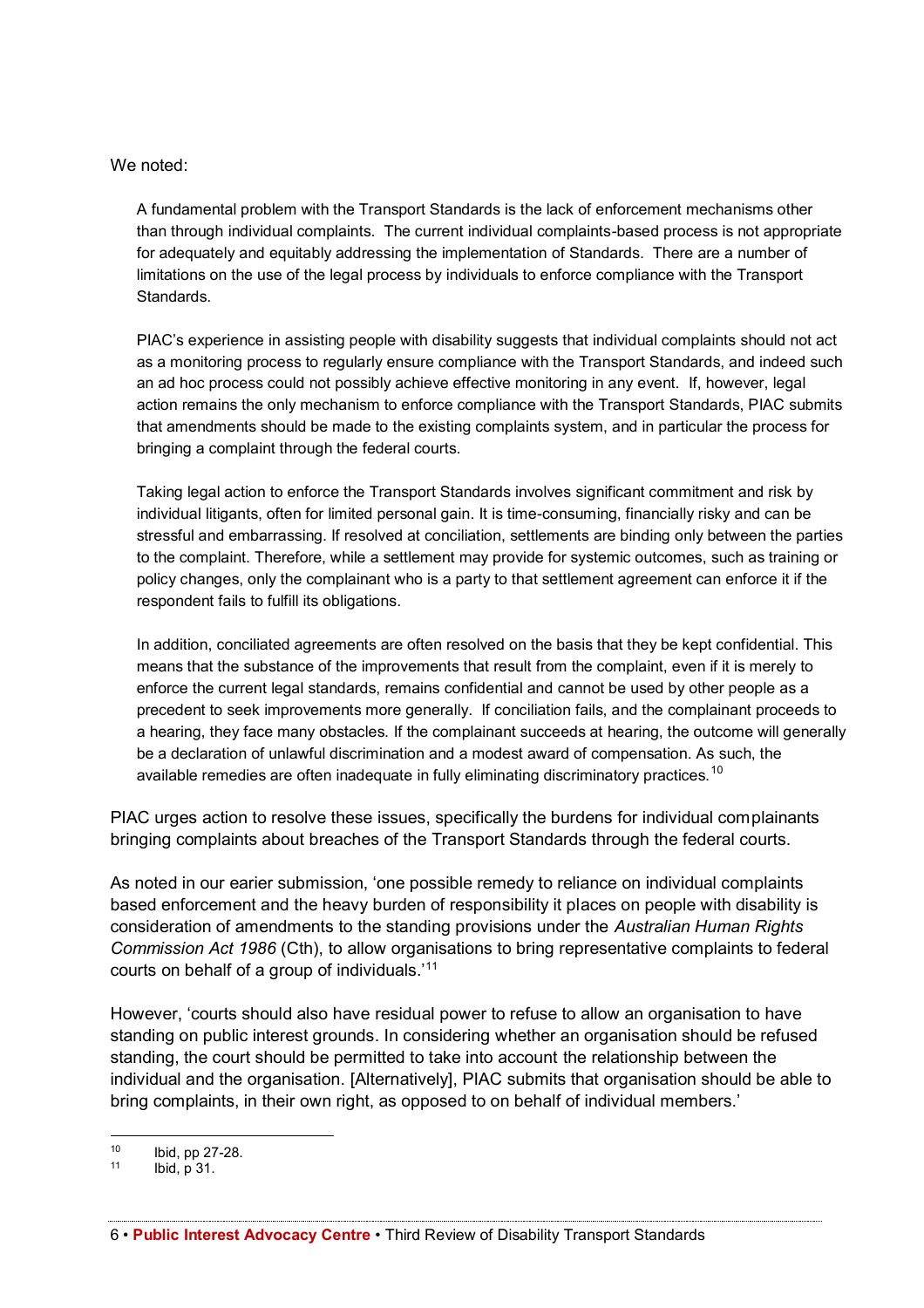## *Recommendation 6 – Standing*

*The* Australian Human Rights Commission Act 1986 *(Cth) should be amended to include a provision allowing organisations to bring a complaint in relation to the Standards on behalf of a person to both the Commission and the federal courts. The Act should provide the courts with residual power to refuse to allow standing for an organisation on public interest grounds.*

*The* Australian Human Rights Commission Act 1986 (Cth) *should provide open standing to allow anyone to bring a complaint to enforce a breach of the Standards.*

*Alternatively, organisations should have standing to bring discrimination complaints in relation to breach of the Standards to the Australian Human Rights Commission and to the federal courts in their own right. In order to satisfy this standing test, an organisation or group would need to show either:*

- *that a significant portion of the membership of the organisation or group is affected by the conduct in question; or*
- *the alleged discriminatory conduct relates to the objects or purposes of the organisation or group.*

# **3.3 Costs**

Another ongoing barrier to enforcement of the Transport Standards, especially through individual complaints, is the disincentive posed by litigation costs. As our previous submission noted:

The current costs regime of the Federal Court and the Federal Circuit Court, where costs follow the event, represents a significant impediment to pursuing discrimination complaints.

PIAC believes that it is a significant injustice that the enforcement of the Transport Standards is reliant on litigation commenced by persons with disability, many of whom are amongst the most economically disadvantaged people in Australia. Claimants can incur significant legal costs, frequently in the tens or hundreds of thousands of dollars, depending on the nature of the matter. It is not unusual for respondents to complaints of discrimination to retain large law firms and senior and junior counsel to represent them, increasing the costs risks.

Due to the risk of an adverse costs order, many strong complaints relating to the Transport Standards do not proceed, or settle. This removes any precedent impact a successful court decision might have.<sup>12</sup>

This issue needs to be resolved, even if the above recommendation (allowing representative complaints) is also adopted.

PIAC supports the approach to costs in anti-discrimination matters that was included in clause 133 of the Exposure Draft Human Rights and Anti-Discrimination Bill 2012, namely that:

1) Subject to subsection (2), in proceedings under this Part in the Federal Court or the Federal Magistrates Court, each party is to bear that party's own costs.

 $12$  Ibid, p 34.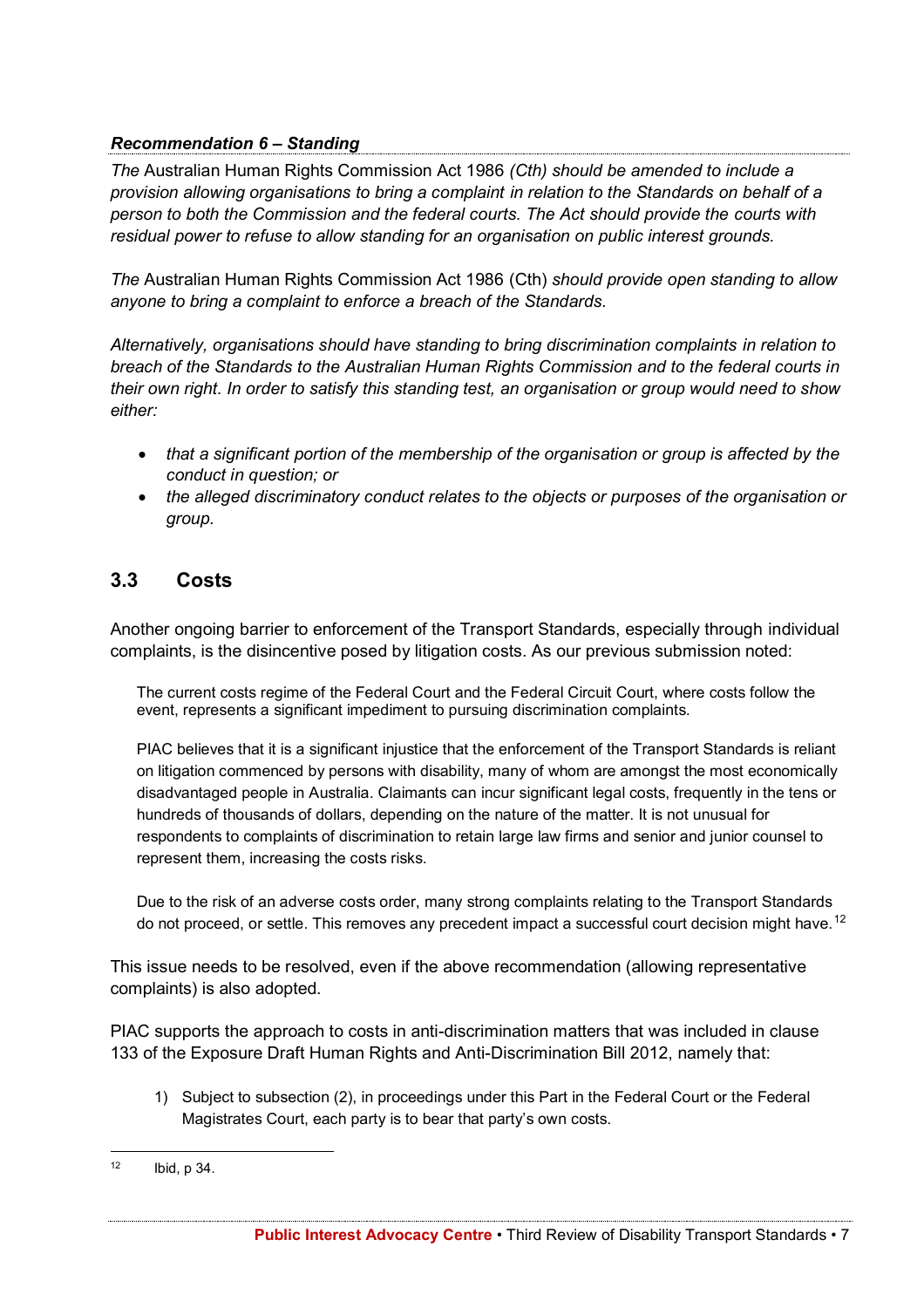- 2) If the court concerned considers that there are circumstances that justify it in doing so, the court may make such order as to costs, and security for costs, whether by way of interlocutory order or otherwise, as the court considers just.
- 3) In considering whether there are circumstances justifying the making of an order under subsection (2), the court must have regard to the following matters:
	- (a) the financial circumstances of each of the parties to the proceedings;
	- (b) any party to the proceedings is receiving assistance under section 130, or is receiving assistance by way of legal aid (and, if a party is receiving any such assistance, the nature and terms of that assistance);
	- (c) the conduct of the parties to the proceedings (including any conduct of the parties in dealings with the Commission);
	- (d) whether any party to the proceedings has been wholly unsuccessful in the proceedings;
	- (e) whether any party to the proceedings 1 has made an offer in writing to another party to the proceedings to settle the proceedings and the terms of any such offer;
	- (f) any other matters that the court considers relevant.

In our 2013 submission we argued that such a provision:

should be extended to enable the courts to make an order as to costs where the complaint is successful and the matter is classed by the court as a public interest matter. PIAC supports a mechanism that provides for each party bearing their own costs in relation to a claim for breach of the Transport Standards, as it would enable greater access to justice.<sup>13</sup>

#### *Recommendation 7 – Litigation costs*

*A costs provision should be inserted into the Transport Standards in relation to applications that are made to the Federal Courts. This provision should reflect the wording of clause 133 of the Exposure Draft Human Rights and Anti Discrimination Bill 2012. A costs provision inserted into the Transport Standards should also enable courts to make an order as to costs where the complaint is successful and the matter is classed by the court as a public interest matter.* 

# **4. Specific Policy Challenges**

The following are three areas where PIAC is aware of specific barriers which impact on equal access for people with disability to transport services.

### **4.1 Uber**

The Transport Standards set out the minimum accessibility requirements that taxi operators must comply with. The Standards themselves do not provide a definition of what constitutes a 'taxi', but make it clear the definition does not include limousines (including chauffeured hire cars) or water taxis, and so preclude the application of the Standards to those services.

Ride sharing services like Uber are increasingly more prominent in Australia, and often provide a cheaper and quicker alternative to ordinary taxi services.

8 • **Public Interest Advocacy Centre** • Third Review of Disability Transport Standards

 <sup>13</sup> Ibid, p 35.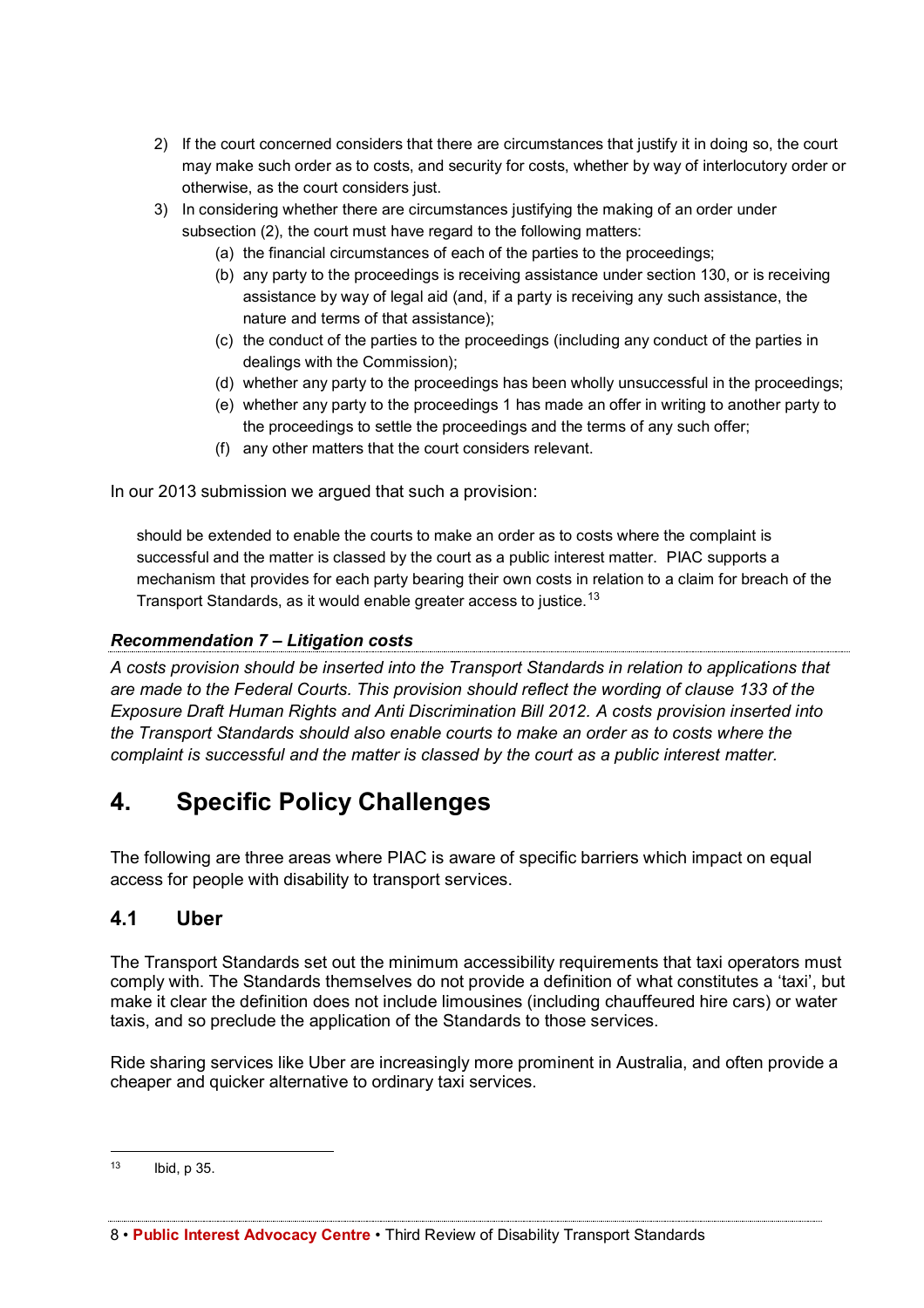PIAC is aware that peak disability bodies have raised a number of concerns about the inaccessibility of Uber, including that:

- UberASSIST aims to provide additional assistance to people who may need it. UberASSIST drivers receive training from the Australian Network on Disability to ensure they have the knowledge and understanding of different needs of people who have disabilities. However, UberASSIST is not available in all locations where Uber operates, and currently it is not mandatory for UberASSIST vehicles to have ramps or lifts for wheelchair access so they are unable to accommodate people in wheelchairs who require the use of a lift;
- Individuals are not able to book Uber services via telephone, and therefore must be able to use a computer or smartphone in order to book an Uber service. Blind and vision impaired people have indicated they are concerned about the lack of accessibility of smartphone technology required to use Uber, as well as other app-based taxi services. **<sup>14</sup>** Vision Australia says Taxi services should continue to ensure their companies are sufficiently resourced for taxis bookings to be made via telephones, as smartphone applications used for taxi bookings are inaccessible to blind and vision impaired people, as well as people with other physical disability.
- Uber drivers are failing to respond to requests and/or refusing to drive people with wheelchairs and quide dogs.

PIAC is of the view that Uber and other ride-sharing services should be considered a taxi service for the purpose of the Transport Standards. However the absence of a definition for 'taxi' creates some uncertainty for operator, providers and consumers about the need for ride sharing services to comply with Transport Standards. As such, PIAC recommends that the Transport Standards be amended to make it clear that Uber and other ride-services are classed as a 'taxi' for the purpose of the Transport Standards.

Making such an amendment does not impose an immediate onerous obligation on ride-share providers. The unjustifiable hardship provisions of the DDA apply to the Transport Standards, and will provide scope for ride share providers to consider their obligations under the Transport Standards, and develop a plan to implement them within a reasonable time. Further, ride sharing services that have established themselves in Australia in recent years should already be aware of the Transport Standards and have considered their need to comply with them.

### *Recommendation 8 – Include Uber and ride-sharing services in the Disability Transport Standards*

*The Disability Transport Standards should be amended to make it clear that Uber and other ridesharing services are classified as 'taxis' for the purposes of the Standards*

# **4.2 Case study: Sydney buses**

Sydney buses do not provide 'next stop' announcements for passegers. Many of Sydney's buses, which have been procured since the commencement of the Transport Standards, are not equipped for audible announcements.

 <sup>14</sup> Vision Australia Submission to NSW Review of Point to Point Transport, 2015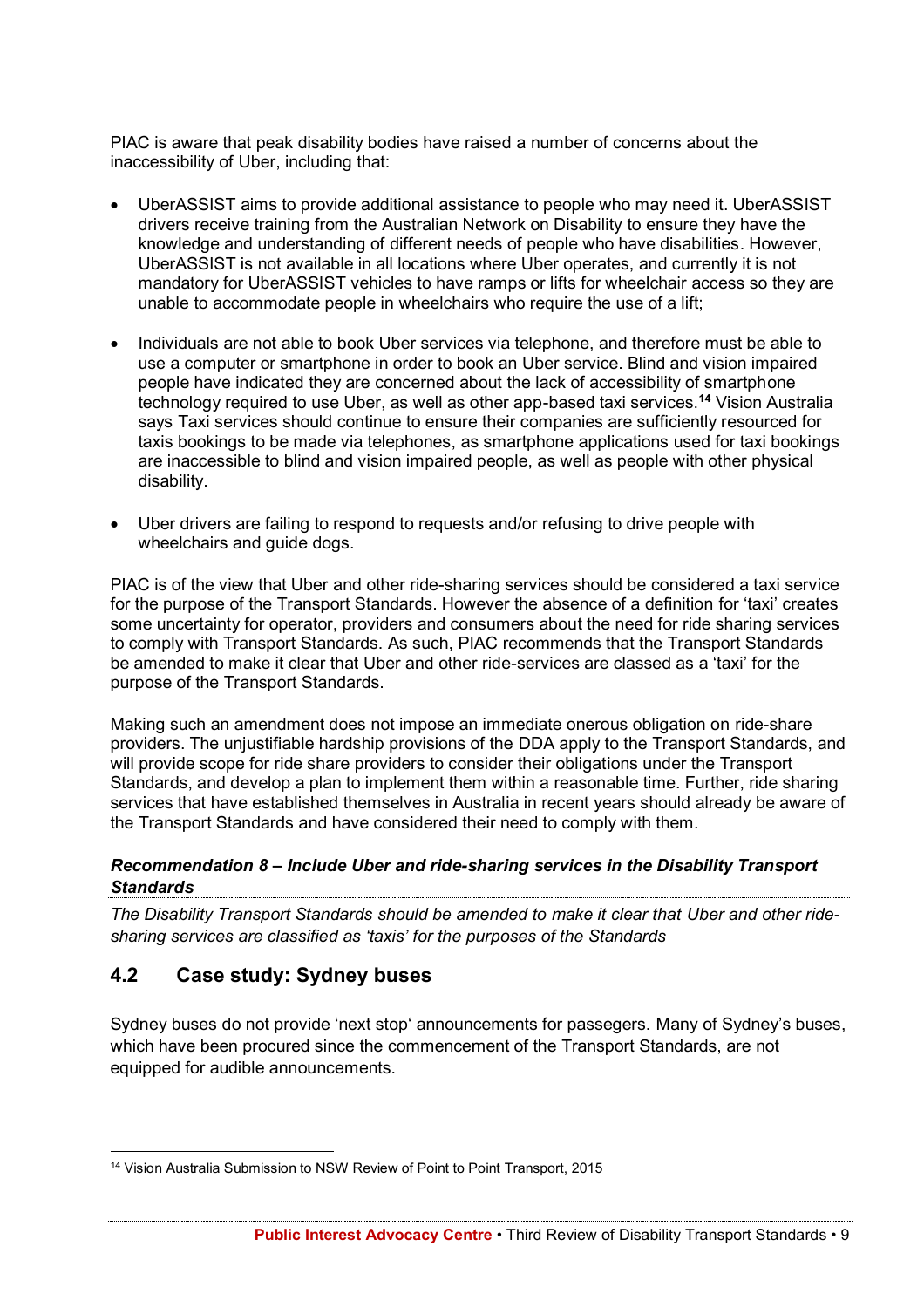The Federal Circuit Court decision in *Innes v Rail Corporation NSW* [2013] FMC 36 concerned the lack of consistent audible announcements on Sydney trains. Mr Innes alleged Rail Corporation NSW (RailCorp) had discriminated against him because of his disability. He also alleged that RailCorp had breached parts 27.1 and 27.4 of the Transport Standards, which state that:

#### **27.1 Access to information about transport services**

General information about transport services must be accessible to all passengers.

#### **27.4 Access to information about location**

All passengers must be given the same level of access to information on their whereabouts during a public transport journey.

The Judge found that RailCorp's manual on-train next stop announcements systems were 'reactive and haphazard rather than proactive and planned'15. In addition, the Judge said that the requirement to provide information to people in an effective way, was obvious:

It would appear startlingly obvious to the lay observer that passengers travelling upon trains need to know where to get off. It would be equally obvious that this information should be provided in a way that was effective for all passengers<sup>16</sup>.

Parts 27.1 and 27.4 of the Transport Standards also apply to buses. Whilst buses differ from trains to the extent that the driver may be more accessible when needing to ask for assistance, asking for assistance is not equal access and does not absolve the requirement to comply with the Standards. Asking for assistance may not be reliable and could be unsafe. Further, not all people have the ability to verbally ask for assistance.

PIAC is also concerned that Sydney bus systems have begun to introduce GPS apps to be followed, rather than modifying their own infrastructure to ensure audible announcements are made on buses, at the appropriate times.

The lack of audible announcements on buses in Sydney appears to be a breach of the Transport Standards, and is likely to amount to a breach of both the *Disability Discrimination Act 1992* (Cth) and *Anti-Discrimination Act 1977* (NSW). In the absence of consistent and clear reporting on compliance of Sydney buses with the Transport Standards, it is difficult to know the extent to which Sydney buses do not comply with the Transport Standards, as well as what steps have been taking to attempt to meet compliance with the Standards. There are also no effective enforcement mechanisms to encourage greater compliance with the requirement to make audible announcements.

 <sup>15</sup> *Innes v Rail Corporation NSW (No 2)* [2013] FMCA 36, 110

<sup>16</sup> Ibid, at 160